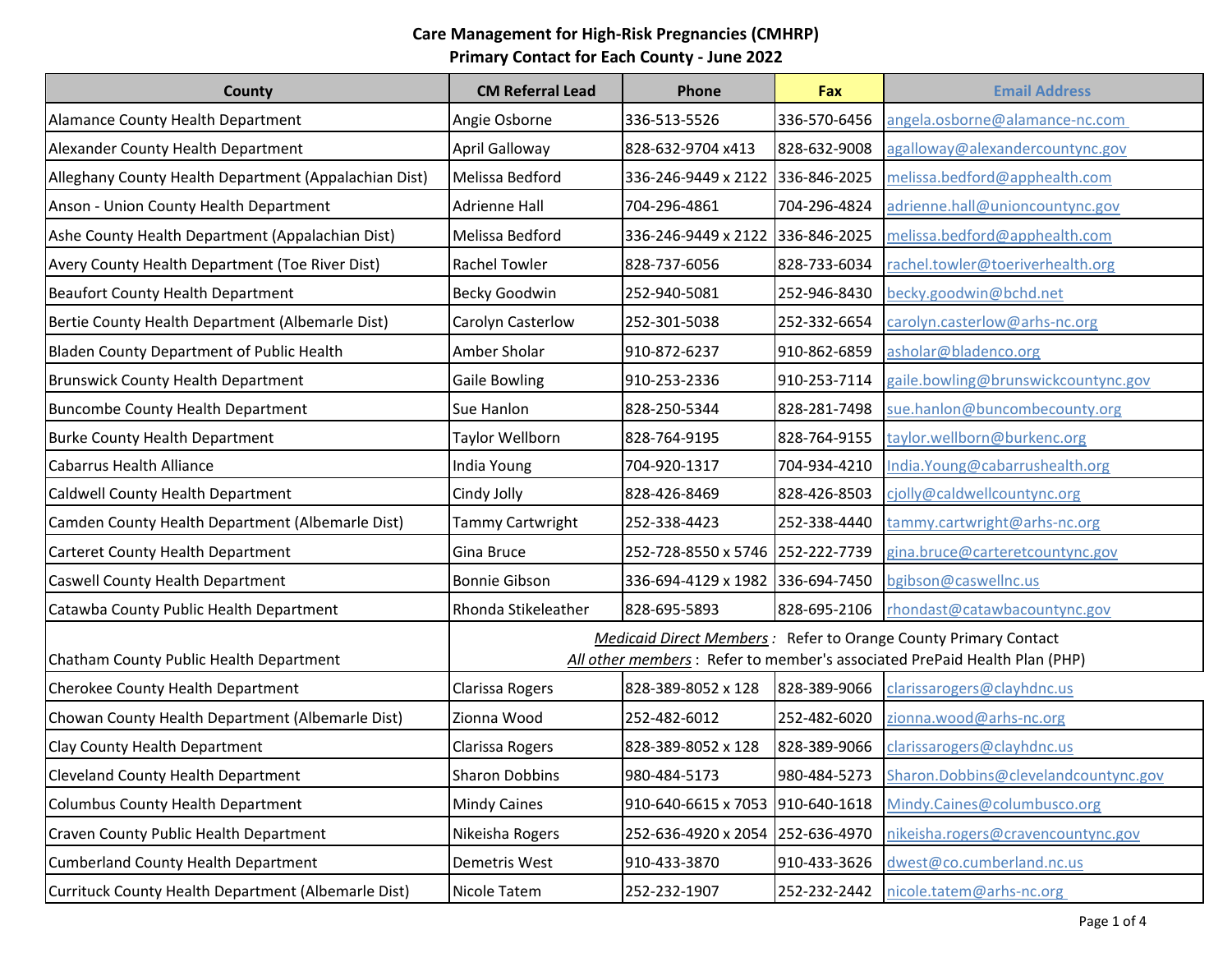| County                                                                  | <b>CM Referral Lead</b>               | Phone                                                  | Fax          | <b>Email Address</b>                  |
|-------------------------------------------------------------------------|---------------------------------------|--------------------------------------------------------|--------------|---------------------------------------|
| Dare County Department of Public Health                                 | Virginia "Ginny" Zdanski 252-475-5983 |                                                        | 252-473-2153 | ginny.zdanski@darenc.com              |
| Davidson County Health Department                                       | Crystal Swink                         | 336-242-2337                                           | 336-242-1535 | Crystal.Swink@DavidsonCountyNC.gov    |
| Davie County Health Department                                          | Lisa Ivester                          | 336-753-6773                                           | 336-753-1272 | livester@daviecountync.gov            |
| Duplin County Health Department                                         | <b>Ashley Reiger</b>                  | 910-372-9422                                           | 910-296-2139 | ashley.reiger@duplincountync.com      |
| Durham County Health Department                                         | Kayla Dickson                         | 919-560-7851                                           | 919-560-7378 | Kdickson@dconc.gov                    |
| <b>Edgecombe County Health Department</b>                               | Demetrius Thompson                    | 252-641-7971                                           | 252-641-7578 | demetriusthompson@edgecombeco.com     |
| Forsyth County Department of Public Health                              | Carolyn Moolhuyzen                    | 336-703-3243                                           | 336-748-3644 | moolhucc@forsyth.cc                   |
| Franklin County Health Department                                       | <b>Beckie Norris</b>                  | 919-496-2533 x 2395 919-496-8140                       |              | bnorris@franklincountync.us           |
| <b>Gaston County Health Department</b>                                  | Jaclyn (Jackie) Newton                | 704-772-4719                                           | 704-853-5187 | jnewton@gfhs.info                     |
| Gates County Health Department (Albemarle Dist)                         | Katie Speight                         | 252-357-1820                                           | 252-357-2251 | kspeight@arhs-nc.org                  |
| Graham County Department of Public Health                               |                                       | Refer to member's associated PrePaid Health Plan (PHP) |              |                                       |
| Granville County Health Department (Granville-Vance Dist) Kristy Walker |                                       | 919-690-2107                                           | 919-603-0480 | kwalker@gvdhd.org                     |
| <b>Greene County Health Department</b>                                  | Angela Harris                         | 252-747-8181                                           | 252-747-8946 | angela.harris@greenecountync.gov      |
| Guilford County Department of Public Health                             | Melissa Randleman                     | 336-641-7511                                           | 336-641-5633 | mrandle@guilforcountync.gov           |
| Halifax County Health Department                                        | Georgiana Couden                      | 252-583-5021 x 6278 252-583-2975                       |              | coudeng@halifaxnc.com                 |
| Harnett County Department of Public Health                              | Avis Watkins-Smith                    | 910-814-6277                                           | 910-893-9429 | awatkins-smith@harnett.org            |
| Haywood County Health and Human Services Agency                         | Alexandra Escobar                     | 828-356-2226                                           | 828-452-6730 | Alexandra.Escobar@haywoodcountync.gov |
| Henderson County Department of Public Health                            | Paige Prichard                        | 828-694-6088                                           | 828-698-6170 | pprichard@hendersoncountync.org       |
| Hertford County Health Department (Albemarle Dist)                      | Carolyn Casterlow                     | 252-301-5038                                           | 252-332-6654 | carolyn.casterlow@arhs-nc.org         |
| Hoke County Health Department                                           | <b>Isley Cotton</b>                   | 910-875-3717 x 2126                                    | 910-875-5731 | icotton@hokehealth.org                |
| <b>Hyde County Health Department</b>                                    | Adria Gibbs                           | 252-926-4379                                           | 252-926-0021 | agibbs@hydecountync.gov               |
| Iredell County Health Department                                        | Laura Johnson                         | 704-871-3478                                           | 704-761-2449 | laura.johnson@co.iredell.nc.us        |
| Jackson County Department of Public Health                              | Martha Smith                          | 828-587-8268                                           | 828-587-8295 | obcm@jacksonnc.org                    |
| Johnston County Public Health Department                                | Danielle Kipp                         | 919-989-5214                                           | 919-989-5266 | danielle.kipp@johnstonnc.com          |
| Jones County Health Department                                          | Kayla Tyndall                         | 252-448-9111 X 3003                                    | 252-448-1443 | ktyndall@jonescountync.gov            |
| Lee County Health Department                                            | Myra McIntyre                         | 919-718-4640 x 5303 919-718-4632                       |              | mmcintyre@leecountync.gov             |
| Lenoir County Health Department                                         | <b>Bridgette Rhodes</b>               | 252-526-4200 x 4328 252-207-1767                       |              | brhodes@health.co.lenoir.nc.us        |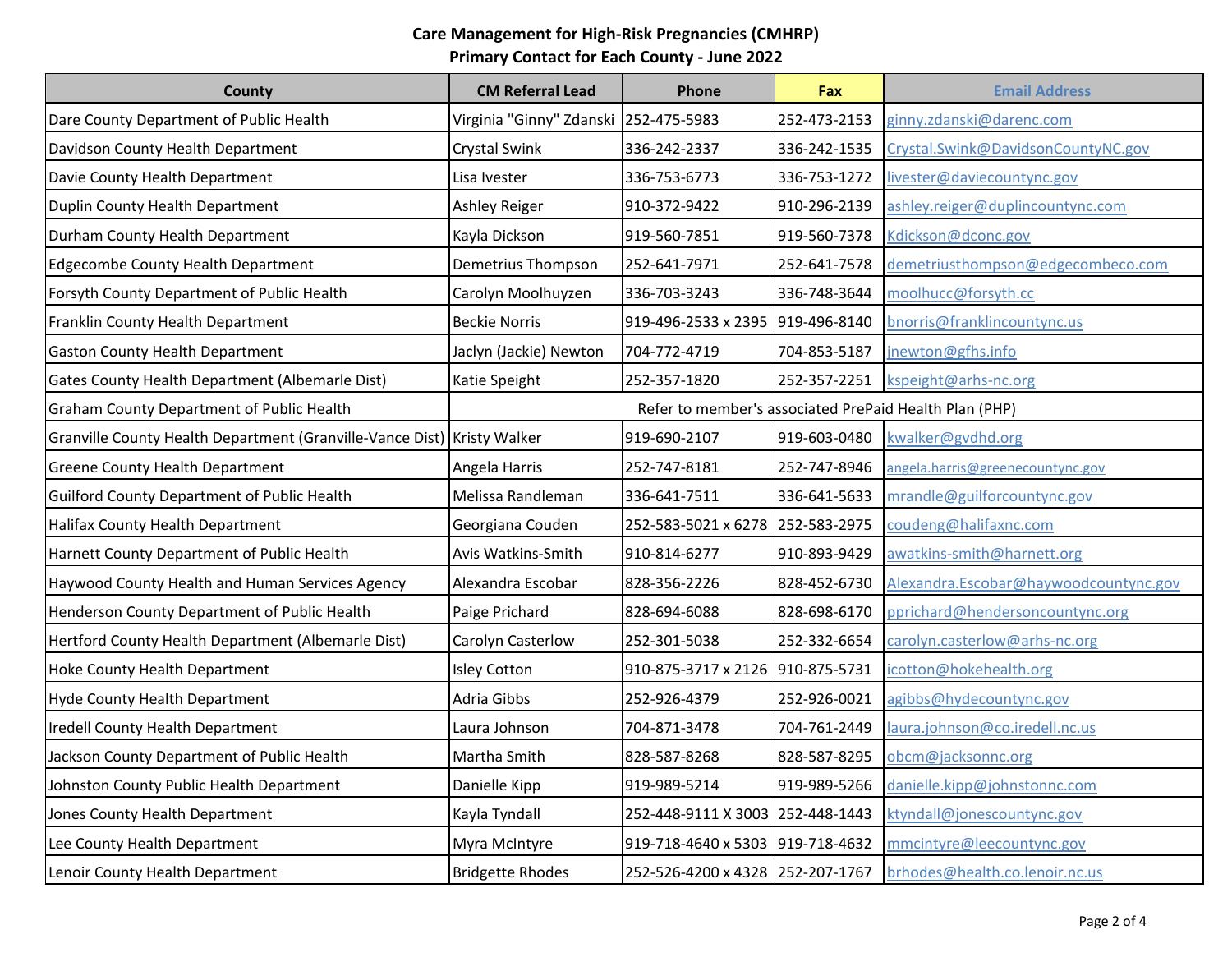| County                                               | <b>CM Referral Lead</b>  | Phone                            | Fax          | <b>Email Address</b>                    |
|------------------------------------------------------|--------------------------|----------------------------------|--------------|-----------------------------------------|
| Lincoln County Health Department                     | Amanda "Mandy" Cook      | 704-736-8510                     | 704-736-8843 | mcook@lincolncounty.org                 |
| Macon County Health Department                       | Jennifer Garrett         | 828-349-2466                     | 828-349-2478 | jgarrett@maconnc.org                    |
| <b>Madison County Health Department</b>              | Kaitlyn Lisenbee         | 828-649-3531                     | 828-649-9078 | klisenbee@madisoncountync.gov           |
| Martin County Health Department (MTW Dist)           | <b>Vickey Manning</b>    | 252-793-1647                     | 252-793-1644 | Vickey.manning@mtwdh.org                |
| McDowell County Health Department (RPM Dist)         | Megan Rumfelt            | 828-287-6083                     | 828-288-4047 | mrumfelt@foothillshd.org                |
| Mecklenburg County Health Department                 | Nykkessia Jones          | 980-314-9621                     | 704-392-6788 | Nykkessia.Jones@mecklenburgcountync.gov |
| Mitchell County Health Department (Toe River Dist)   | Rachel Towler            | 828-737-6056                     | 828-733-6034 | rachel.towler@toeriverhealth.org        |
| Montgomery County Health Department                  | Cathy Kennedy            | 910-572-1393                     | 910-572-8177 | cathy.kennedy@montgomerycountync.com    |
| Moore County Health Department                       | Beth (Elizabeth) Kellner | 910-947-4520                     | 910-947-1794 | ekellner@moorecountync.gov              |
| Nash County Health Department                        | Courtney Dupree          | 252-459-1358                     | 252-459-8540 | courtney.dupree@nashcountync.gov        |
| New Hanover County Health Department                 | <b>Jill Morris</b>       | 910-798-6692                     | 910-798-7834 | jmorris@nhcgov.com                      |
| Northampton County Health Department                 | Carol Lee                | 252-534-5841 x 661               | 252-534-3461 | Carol.lee@nhcnc.net                     |
| <b>Onslow County Health Department</b>               | <b>Stacy Scruggs</b>     | 910-989-3945                     | 910-347-4796 | Stacy_Scruggs@onslowcountync.gov        |
| Orange County Health Department                      | Crystal Kelley           | 336-212-8079                     | 919-644-3312 | ckelley@orangecountync.gov              |
| Pamlico County Health Department                     | Ashley Reiger            | 910-296-2130 x 8144              | 910-296-2139 | ashley.reiger@duplincountync.com        |
| Pasquotank County Health Department (Albemarle Dist) | Lynn Hodges              | 252-338-4436                     | 252-338-4440 | Ihodges@arhs-nc.org                     |
| Pender County Health Department                      | Kimberli Trotman         | 910-259-1487                     | 910-259-2138 | ktrotman@pendercountync.gov             |
| Perquimans County Health Department (Albemarle Dist) | Zionna Wood              | 252-482-6012                     | 252-482-6020 | zionna.wood@arhs-nc.org                 |
| Person County Health Department                      | Kim Nichols              | 336-597-2204 x 2237 336-597-4804 |              | knichols@personcountync.gov             |
| Pitt County Health Department                        | Dionne Dockery           | 252-902-2319                     | 252-413-1446 | Dionne.dockery@pittcountync.gov         |
| Polk County Health Department                        | Sheri Johnston           | 828-894-2222 x 3226 828-894-2229 |              | sjohnston@brchs.com                     |
| Randolph County Health Department                    | Sandra McNeill           | 336-318-6880                     | 336-318-6241 | Sandra.McNeill@randolphcountync.gov     |
| <b>Richmond County Health Department</b>             | Amanda Steen             | 910-997-8337                     | 910-997-8291 | amanda.steen@richmondnc.com             |
| Robeson County Department of Public Health           | Melissa Sampson          | 910-737-4095                     | 910-671-3484 | melissa.sampson@hth.co.robeson.nc.us    |
| Rockingham County Department of Public Health        | Kim McNeal               | 336-342-8167                     | 336-342-8170 | kmcneal@co.rockingham.nc.us             |
| Rowan County Health Department                       | Thelma Martin            | 980-565-8242                     | 704-216-7999 | thelma.martin@rowancountync.gov         |
| Rutherford County Health Department (RPM Dist)       | Megan Rumfelt            | 828-287-6083                     | 828-288-4047 | mrumfelt@foothillshd.org                |